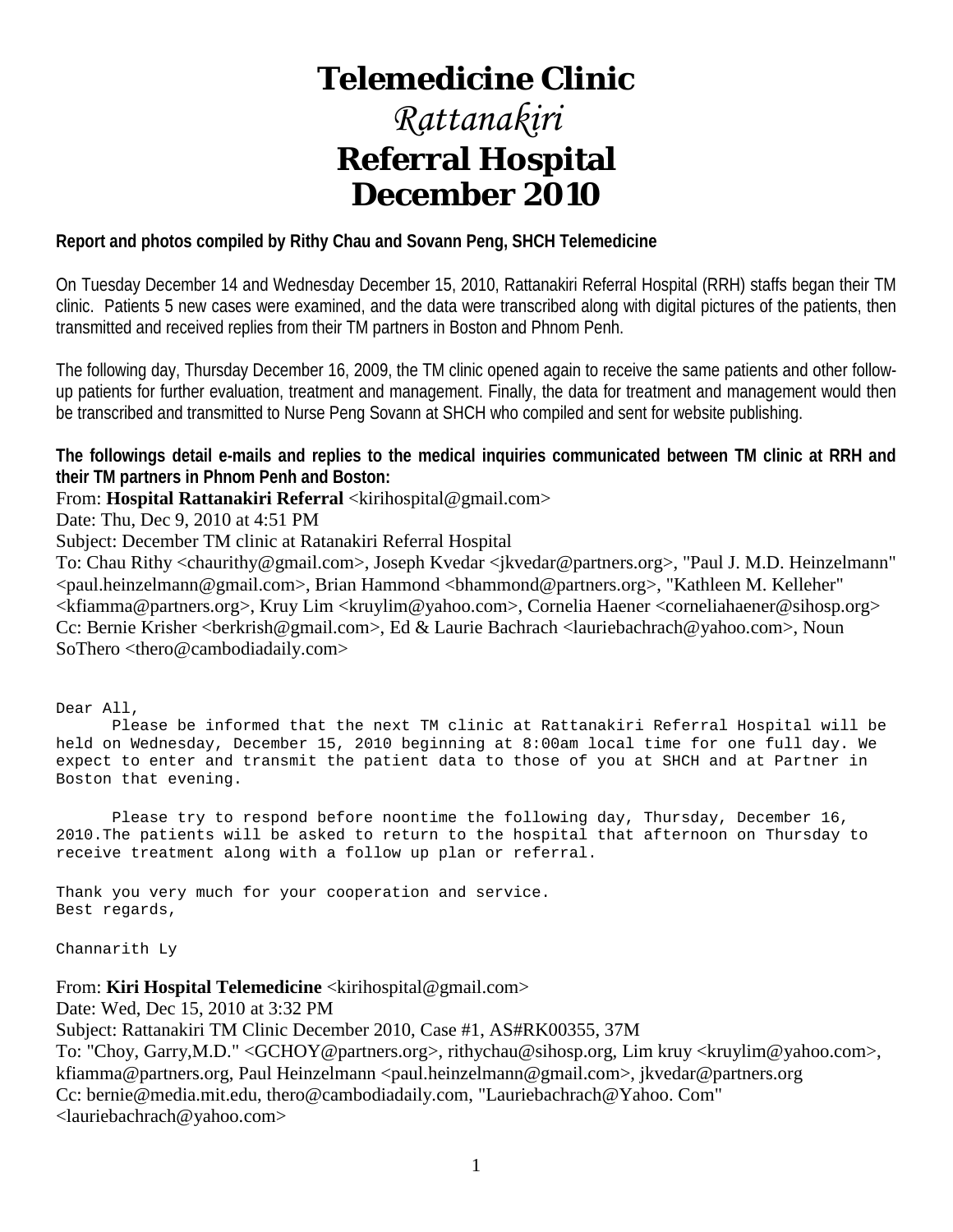Dear all

We have 5 cases for Rattanakiri TM Clinic December 2010. This is case number 1, AS#RK00355, 37M and photos.

Best regards,

MA Vanthan/Polo

# **Rattanakiri Provincial Hospital Telemedicine Clinic with Sihanouk Hospital Center of HOPE and Partners in Telemedicine**



**Patient: AS#RK00355, 37M (Village I)** 

**Chief Complaint:** Dyspnea and chest tightness x 2 months

**HPI:** 37F presented with symptoms of chest tightness, fatigue, and dizziness. These symptoms appeared with exertion, he went to private clinic and was told he had heart disease then he was treated with Digoxin 0.25mg 1t po qd and other one medicine (unknown name) 1/2t po qd. Two weeks later, his condition became worse with face swelling in the morning, cough, and chest tightness.

The chest tightness got worse with lying flat supine, and got better with elevated head and lying on right lateral.

**PMH/SH:** Hep B diagnosed in the past 4y, past sore throat but unknown streptococcal infection

**Family Hx:** None

**Social Hx:** 3 children, casually alcohol drinking, no cig smoking

**Medication:** None

**Allergies:** NKDA

**ROS:** Unremarkable



**PE:**

**Vital Signs: BP: 103/79 P: 91 R: 22 T: 37 Wt: 62kg**

**General:** Look stable

**HEENT:** No oropharyngeal lesion, pink conjunctiva, no thyroid enlargement, no lymph node palpable, no JVD

**Chest:** CTA bilaterally, no rales, no rhonchi; H RRR, +2 systolic cresendo murmur, loudest at apex

**Abdomen:** Soft, no tender, no distension, (+) BS, no HSM, no surgical scar, no abdominal bruit

**Extremities/Skin:** No leg edema, no lesion, palpable dorsalis pedis and posterior tibial pulse

**MS/Neuro:** MS +5/5, motor and sensory intact, DTRs +2/4, normal gait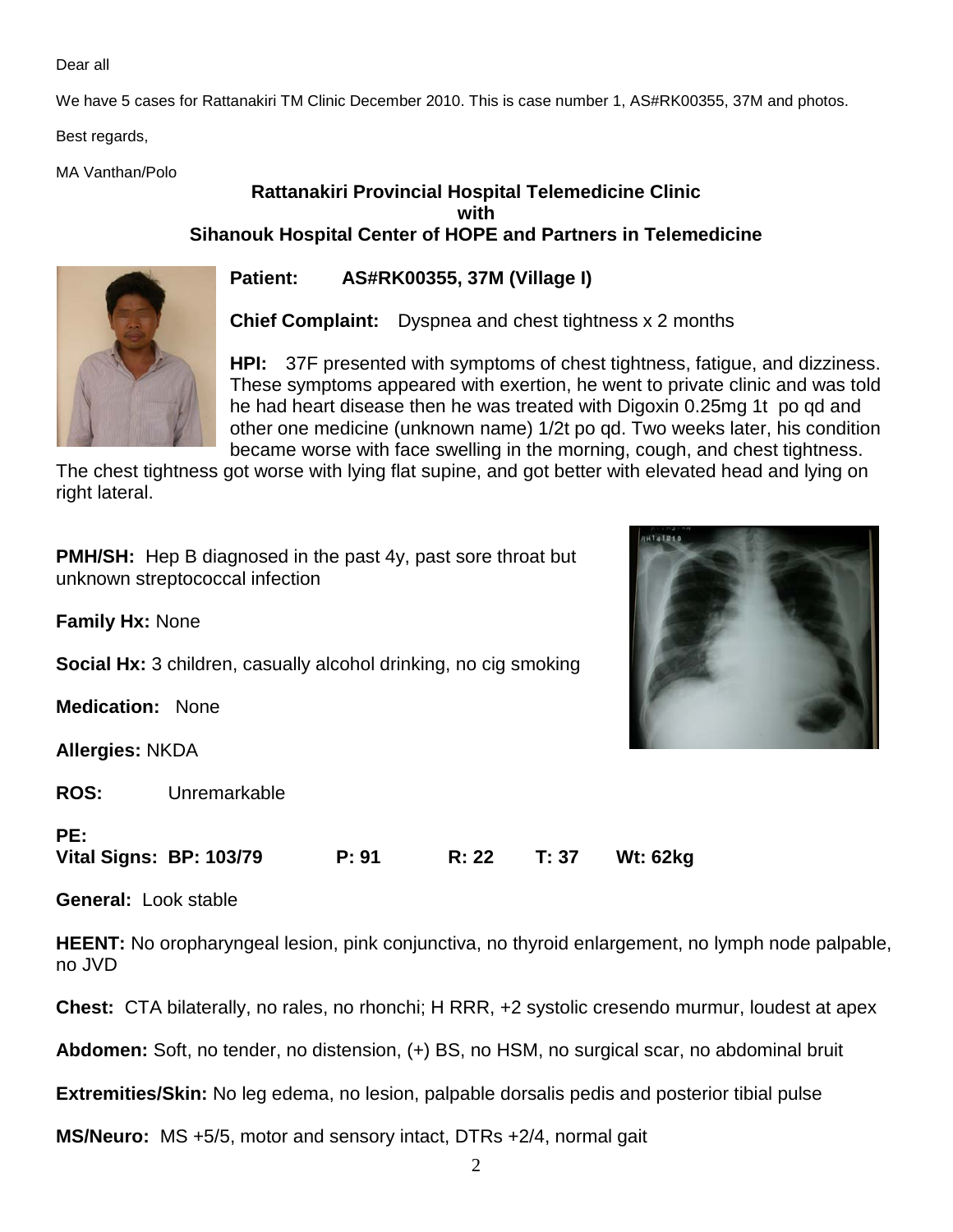

# **Lab/Study:**

Abdominal ultrasound on November 20, 2010 with normal conclusion EKG and chest x-ray attached

# **Assessment:**

- 1. Dilated cardiomyopathy??
- 2. VHD (MR/MS?)

# **Plan:**

- 1. Digoxin 0.25mg 1t po qd
- 2. Furosemide 40mg 1/2t po qd for 2w
- 3. Draw blood for CBC, Lyte, Bun, Creat, Gluc, Tot chole, TG at SHCH
- 4. Send to Phnom Penh for 2D echo of the heart

# **Comments/Notes: Do you agree with my assessment and plan?**

# **Examined by: Nurse Sovann Peng Date: December 15, 2010**

Please send all replies to [kirihospital@gmail.com](mailto:kirihospital@gmail.com) and cc: to [rithychau@sihosp.org](mailto:rithychau@sihosp.org)

*The information transmitted in this e-mail is intended only for the person or entity to which it is addressed and may contain confidential and/or privileged material. Any review, retransmission, dissemination or other use of or taking of any action in reliance upon, this information by persons or entities other than the intended recipient is prohibited. If you received this e-mail in error, please contact the sender and delete material from any computer.*

No answer replied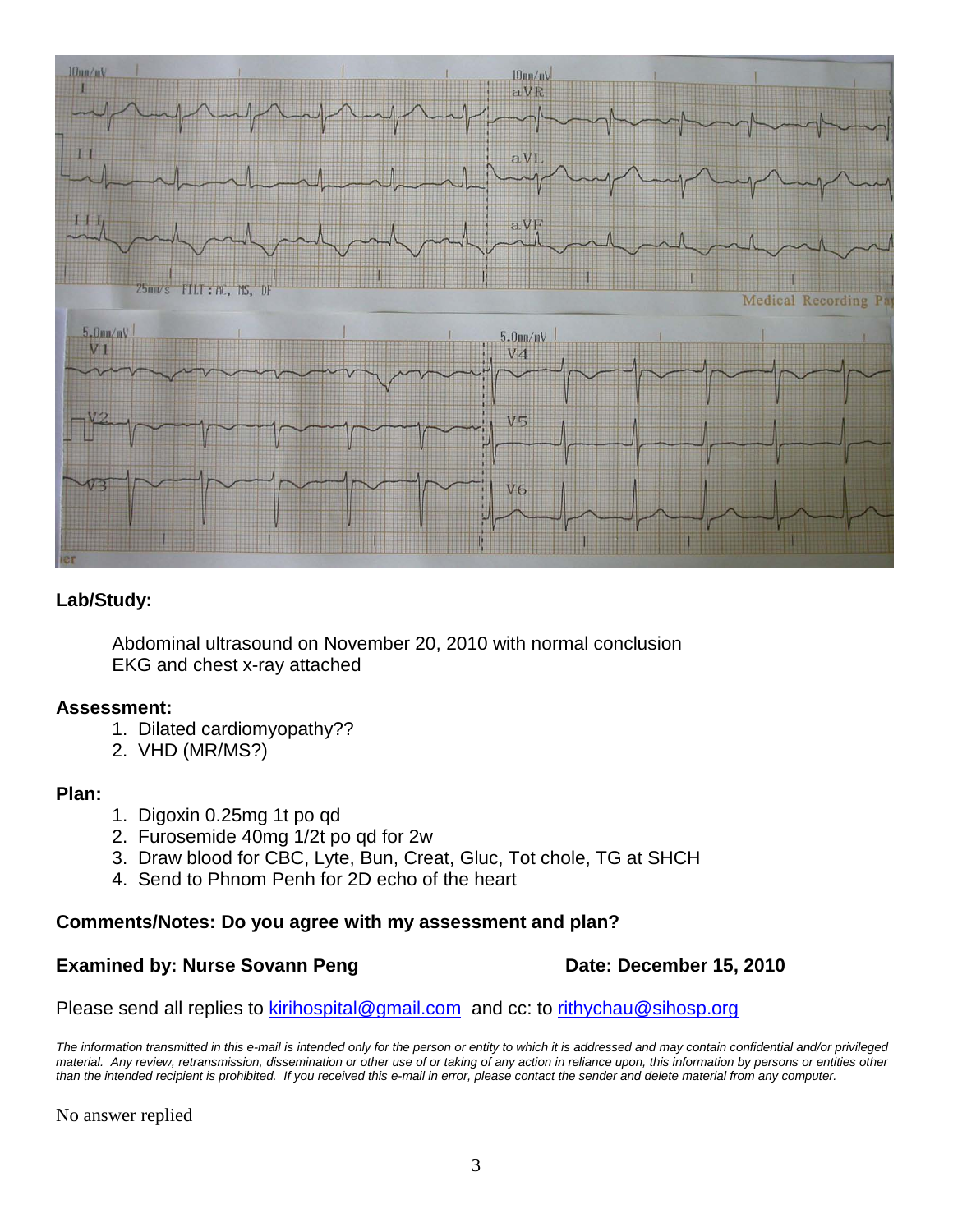From: **Kiri Hospital Telemedicine** <kirihospital@gmail.com> Date: Wed, Dec 15, 2010 at 3:39 PM Subject: Rattanaki TM Clinic case #2, MS#RK00358, 37F To: Cornelia Haener <corneliahaener@sihosp.org>, Paul Heinzelmann <paul.heinzelmann@gmail.com>, jkvedar@partners.org, Lim kruy <kruylim@yahoo.com>, kfiamma@partners.org, rithychau@sihosp.org Cc: bernie@media.mit.edu, thero@cambodiadaily.com, "Lauriebachrach@Yahoo. Com" <lauriebachrach@yahoo.com>

Dear all

this is case #2, MS#RK00358, 37F and three photos.

Best Regards, Vanthan/Polo

# **Rattanakiri Provincial Hospital Telemedicine Clinic with Sihanouk Hospital Center of HOPE and Partners in Telemedicine**



**Patient: MS#RK00358, 37F (Village VI, LSB)** 

**Chief Complaint:** Neck mass x 8y

**HPI:** 37F presented with a thump size anterior neck mass without any symptoms and in this year, she noticed the mass increased in size and presented with symptoms of cold intolerance, dizziness, fatigue, dyspnea and weight loss. She consulted with private clinic, neck mass U/S done and advised to seek treatment for goiter. She denied of heat intolerance, tremor, hair loss, and skin change.

**PMH/SH:** Unremarkable

**Family Hx:** Father with goiter

**Social Hx:** 8 children, heavy cig smoking, casually alcohol driking

**Medication:** None

**Allergies:** NKDA

**ROS:** Unremarkable

# **PE: Vital Signs: BP: 113/67 P: 67 R: 20 T: 37 Wt: 50kg**

**General:** Look stable

**HEENT:** No oropharyngeal lesion, pink conjunctiva, thyroid enlargement about 5 x 6cm, soft, mobile on swallowing, no tender, no bruit, no lymph node palpable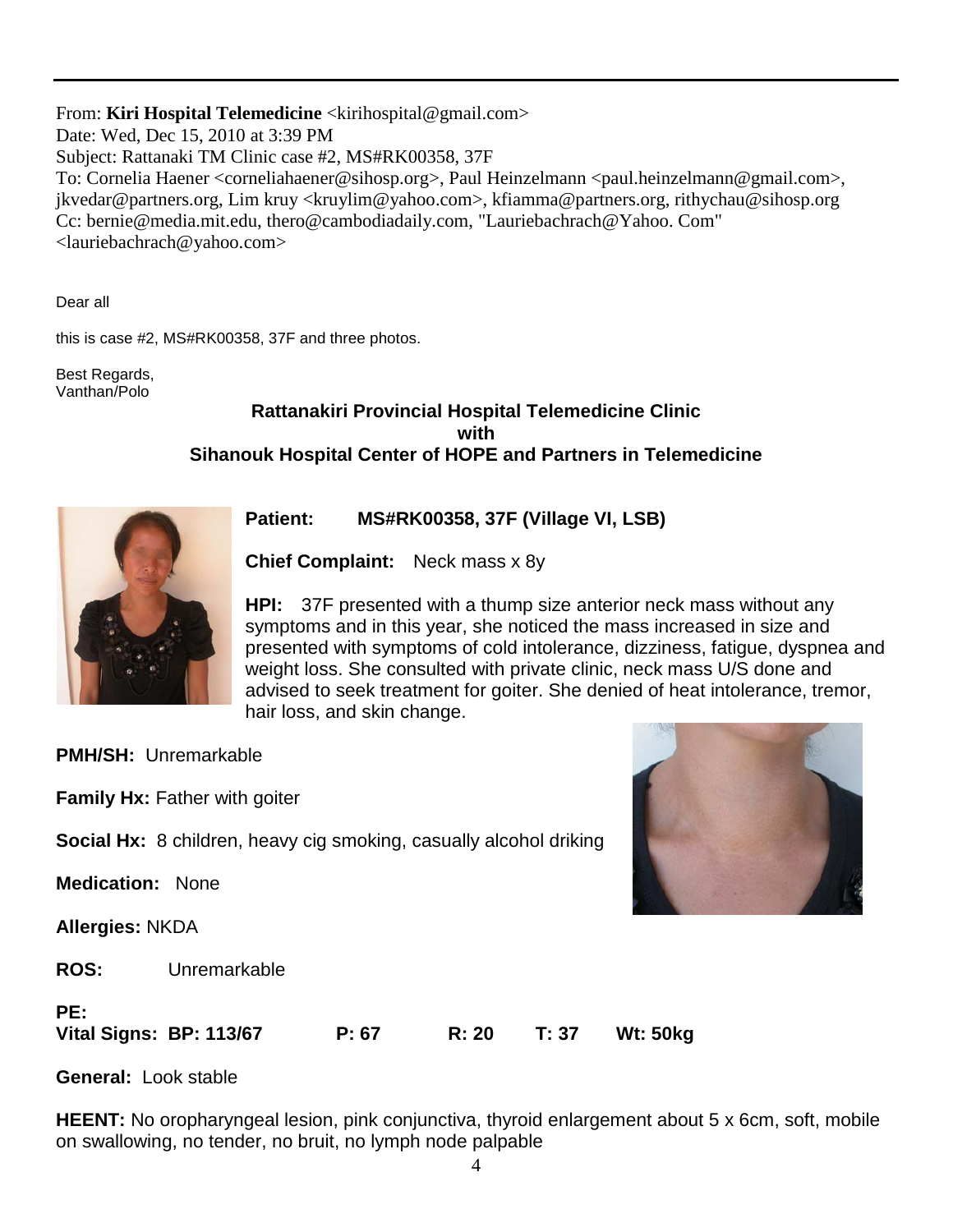**Chest:** CTA bilaterally, no rales, no rhonchi; H RRR, no murmur

**Abdomen:** Soft, no tender, no distension, (+) BS, no HSM, no surgical scar

**Extremities/Skin:** No leg edema, no lesion

**MS/Neuro:** MS +5/5, motor and sensory intact, DTRs +2/4, normal gait

**Lab/Study:** None

# **Assessment:**

- 1. Diffuse goiter
- 2. Thyroid dysfunction

# **Plan:**

1. Draw blood for CBC, TSH and Free T4 at SHCH

# **Comments/Notes: Do you agree with my assessment and plan?**

# **Examined by: Nurse Sovann Peng Date: December 15, 2010**

Please send all replies to [kirihospital@gmail.com](mailto:kirihospital@gmail.com) and cc: to [rithychau@sihosp.org](mailto:rithychau@sihosp.org)

*The information transmitted in this e-mail is intended only for the person or entity to which it is addressed and may contain confidential and/or privileged material. Any review, retransmission, dissemination or other use of or taking of any action in reliance upon, this information by persons or entities other than the intended recipient is prohibited. If you received this e-mail in error, please contact the sender and delete material from any computer.*

From: **Cornelia Haener** <corneliahaener@sihosp.org> Date: Wed, Dec 15, 2010 at 9:04 PM Subject: RE: Rattanaki TM Clinic case #2, MS#RK00358, 37F To: Kiri Hospital Telemedicine <kirihospital@gmail.com>, Paul Heinzelmann <paul.heinzelmann@gmail.com>, jkvedar@partners.org, Lim kruy <kruylim@yahoo.com>, kfiamma@partners.org, rithychau@sihosp.org Cc: bernie@media.mit.edu, thero@cambodiadaily.com, "Lauriebachrach@Yahoo. Com" <lauriebachrach@yahoo.com>

Dear all,

I agree with your assessment and plan.

Kind regards Dr. Cornelia

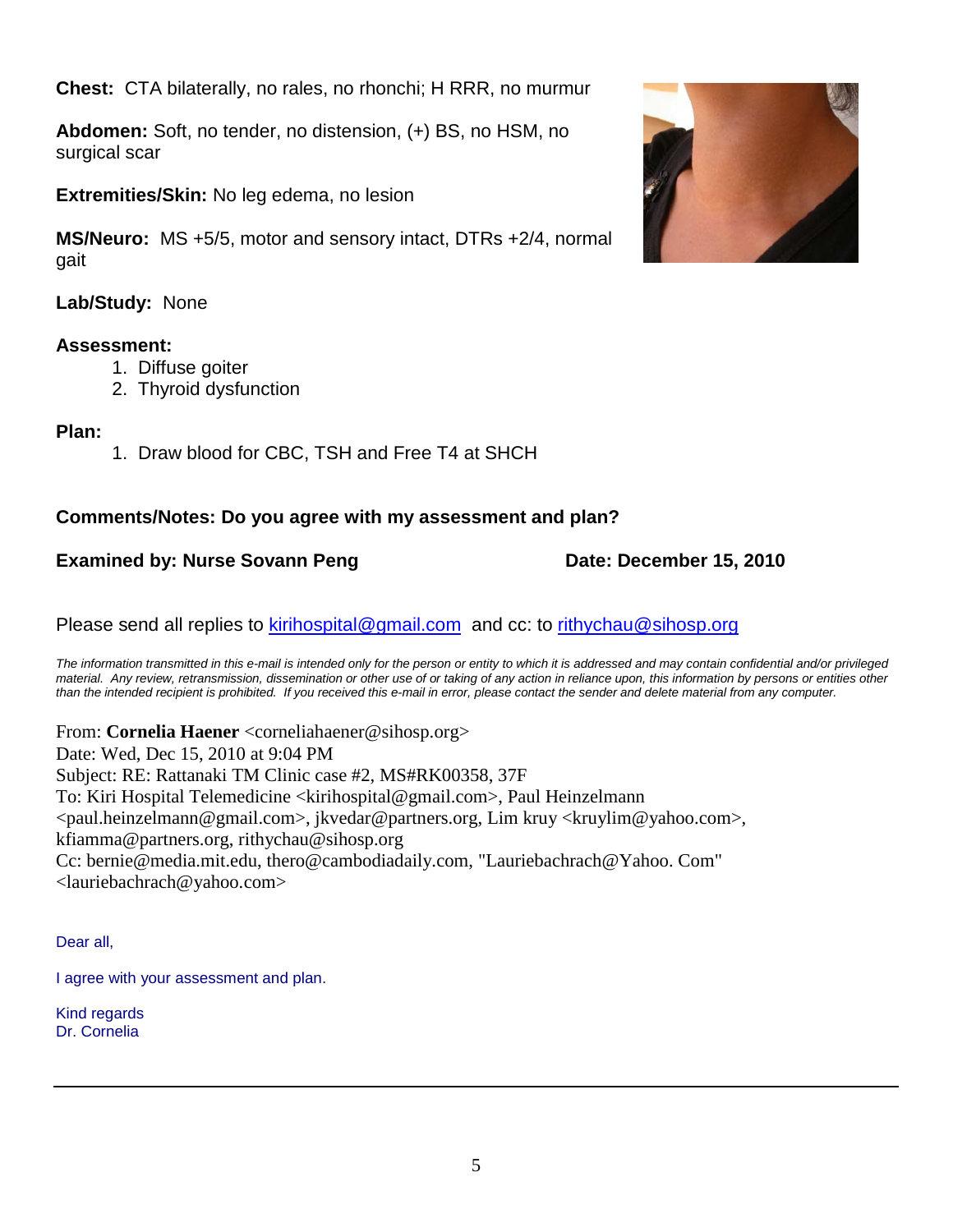From: **Kiri Hospital Telemedicine** <kirihospital@gmail.com> Date: Wed, Dec 15, 2010 at 3:46 PM Subject: Rattanakiri TM Clinic, case #3, NN#RK00357, 65F To: rithychau@sihosp.org, Lim kruy <kruylim@yahoo.com>, Paul Heinzelmann <paul.heinzelmann@gmail.com>, jkvedar@partners.org, kfiamma@partners.org Cc: bernie@media.mit.edu, thero@cambodiadaily.com, "Lauriebachrach@Yahoo. Com" <lauriebachrach@yahoo.com>

Dear all

This is case #3, NN#RK00357, 65F and Photo

Best Regards, Vanthan/Polo

# **Rattanakiri Provincial Hospital Telemedicine Clinic with Sihanouk Hospital Center of HOPE and Partners in Telemedicine**



**Patient: NN#RK00357, 65F (Village IV, Kachagn)** 

**Chief Complaint:** Dizziness x 1y

**HPI:** 65F, farmer, presented with symptoms of dizziness, HA, neck tension, and blurred vision. The dizziness frequently attacked her during exertion and better with resting. She went to see doctor in private clinic and treated with some medicine (unknown name) and got better for a few weeks then the symptoms appeared again. She denied of cough, dyspnea, fever, CP,

oliguria, and hematuria, leg edema.

**PMH/SH:** Unremarkable

**Family Hx:** None

**Social Hx:** Tobacco chewing, no alcohol drinking

**Medication:** None

**Allergies:** NKDA

**ROS:** 20y post menopausal, epigastric burning pain, worse with full eating, better with antacid, no radiation

#### **PE:**

**Vital Signs: BP: 152/94 P: 77 R: 20 T: 37 Wt: 52kg**

**General:** Look stable

**HEENT:** No oropharyngeal lesion, pink conjunctiva, no thyroid enlargement, no lymph node palpable, no JVD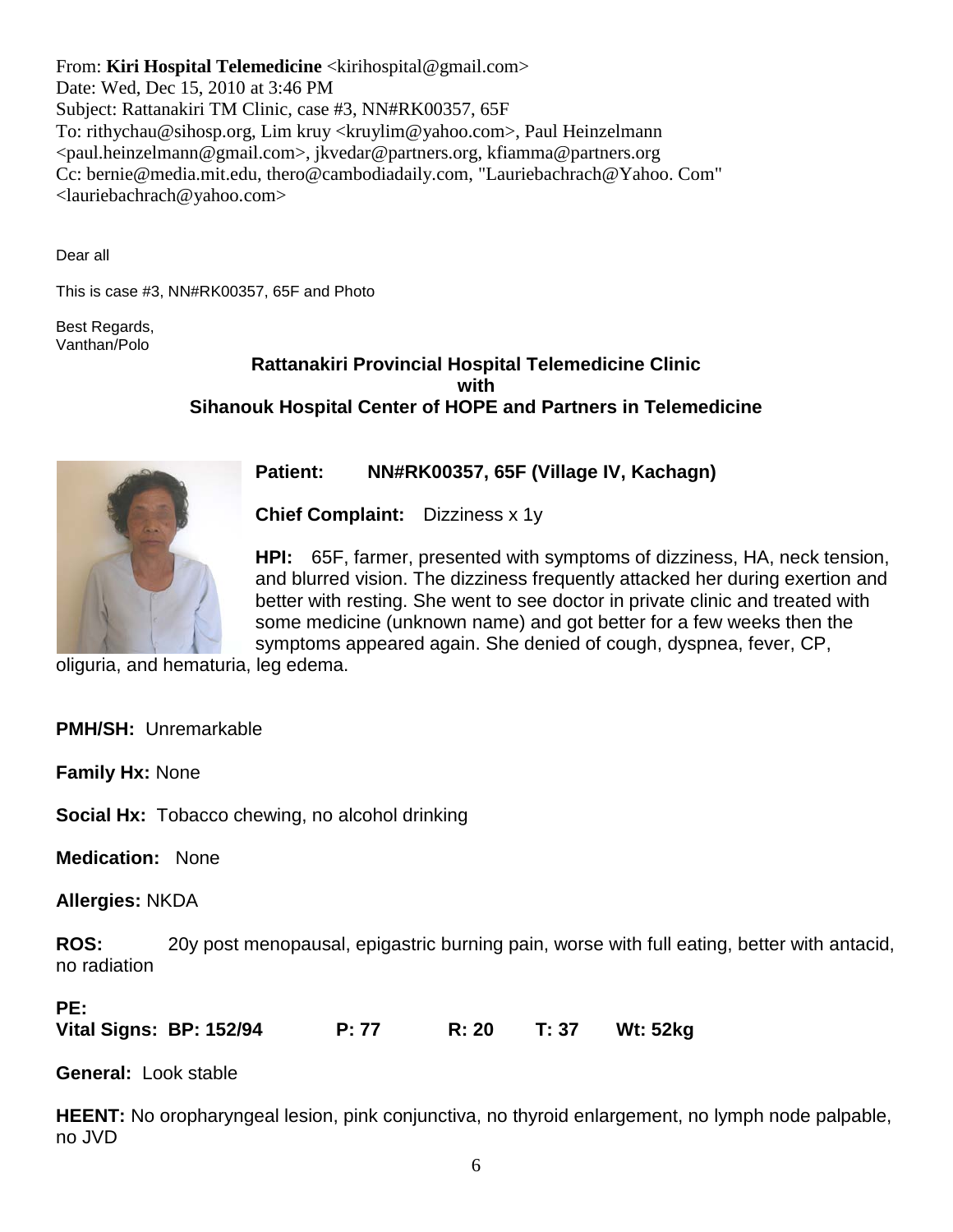**Chest:** CTA bilaterally, no rales, no rhonchi; H RRR, no murmur

**Abdomen:** Soft, no tender, no distension, (+) BS, no HSM, no surgical scar, no abdominal bruit

**Extremities/Skin:** No leg edema, palpable dorsalis pedis and posterior tibial pulse

**MS/Neuro:** MS +5/5, motor and sensory intact, DTRs +2/4, normal gait

# **Lab/Study:**

FBS: 96mg/dl; U/A normal

# **Assessment:**

- 1. HTN
- 2. Dyspepsia

# **Plan:**

- 1. HCTZ 50mg 1/2t po qd
- 2. Famotidine 40mg 1t po qhs
- 3. Mebendazole 100mg 5t po qhs once
- 4. Do regular exercise
- 5. Draw blood for CBC, Lyte, Bun, Creat, Gluc, Tot chole, TG at SHCH

# **Comments/Notes: Do you agree with my assessment and plan?**

# **Examined by: Nurse Sovann Peng Date: December 15, 2010**

Please send all replies to [kirihospital@gmail.com](mailto:kirihospital@gmail.com) and cc: to [rithychau@sihosp.org](mailto:rithychau@sihosp.org)

*The information transmitted in this e-mail is intended only for the person or entity to which it is addressed and may contain confidential and/or privileged material. Any review, retransmission, dissemination or other use of or taking of any action in reliance upon, this information by persons or entities other than the intended recipient is prohibited. If you received this e-mail in error, please contact the sender and delete material from any computer.*

No answer replied From: **Kiri Hospital Telemedicine** <kirihospital@gmail.com> Date: Wed, Dec 15, 2010 at 3:50 PM Subject: Rattankiri TM Clinic, case#4, NS#RK00356, 60F To: rithychau@sihosp.org, Lim kruy <kruylim@yahoo.com>, Paul Heinzelmann <paul.heinzelmann@gmail.com>, kfiamma@partners.org, jkvedar@partners.org Cc: bernie@media.mit.edu, thero@cambodiadaily.com, "Lauriebachrach@Yahoo. Com" <lauriebachrach@yahoo.com>

Dear all

This is case #4, NS#RK00356, 60F and one photo.

Best Regards, Vanthan/Polo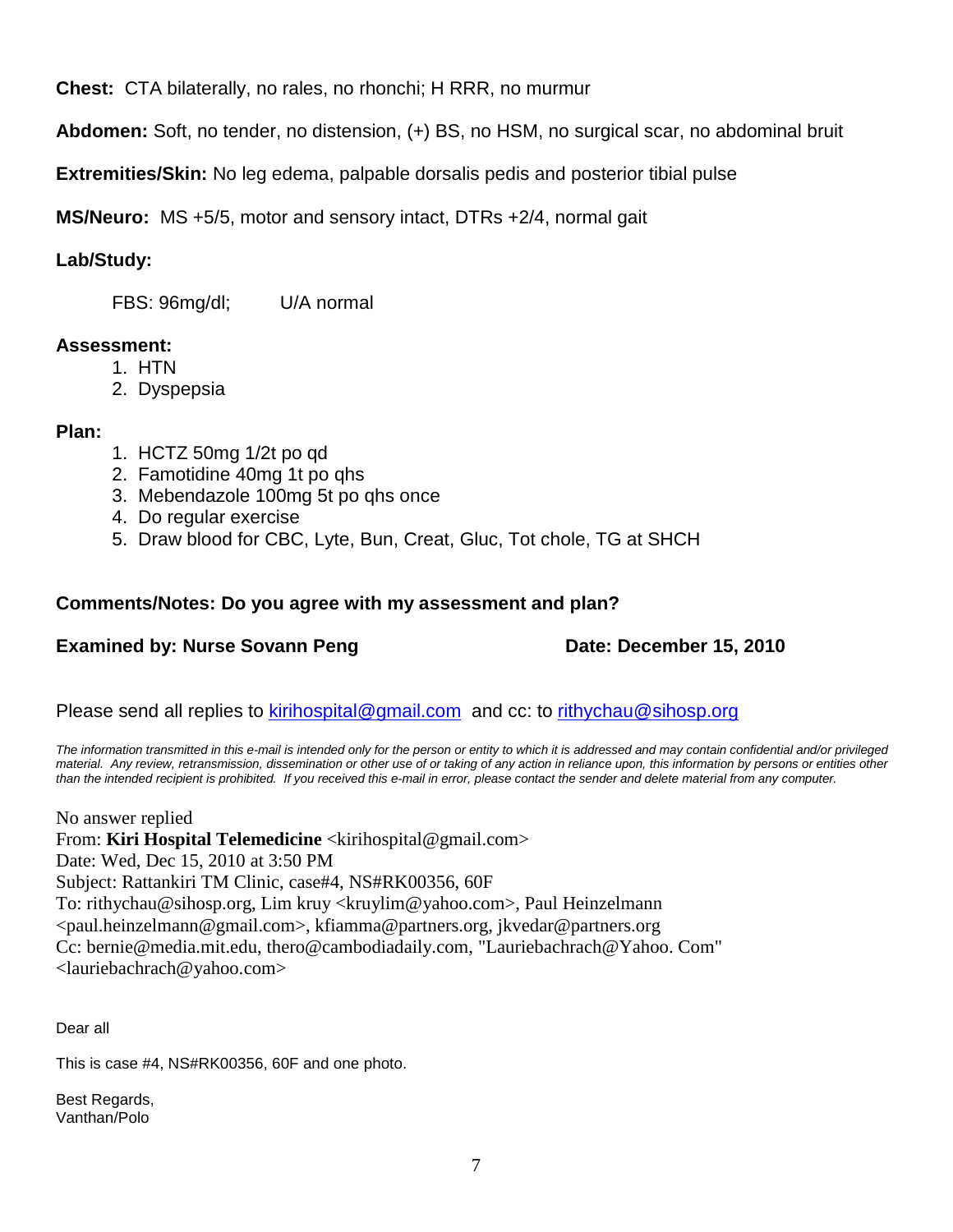# **Rattanakiri Provincial Hospital Telemedicine Clinic with Sihanouk Hospital Center of HOPE and Partners in Telemedicine**



# **Patient: NS#RK00356, 60F (Village I, Kachagn)**

**Chief Complaint:** Blurred vision x 3w

**HPI:** 60F with past 8y history of DMII, HTN and has been seen in Phnom Penh. Now she has been treated with Glibenclamide 5mg 2t po bid, Metformin 500mg 1t po bid, Captopril 25mg 2t po bid, HCTZ 50mg 1/2t po qd, ASA 81mg 1t po qd, and Fenofibrate 100mg 1t po qhs. She has become stable with medicine and in these two weeks, she has presented with dry eye and blurred

vision. She denied of fever, cough, dyspnea, palpitation, CP, Oliguria, dysuria, hematuria, stool with blood/mucus and foot wound.

**PMH/SH:** Unremarkable

**Family Hx:** None

**Social Hx:** Casually alcohol drinking, no cig smoking

# **Medication:**

- 1. Glibenclamide 5mg 2t po bid
- 2. Metformin 500mg 1t po bid
- 3. Captopril 25mg 2t po bid
- 4. HCTZ 50mg 1/2t po qd
- 5. ASA 81mg 1t po qd
- 6. Fenofibrate 100mg 1t po qhs
- 7. Amitriptylin 25mg 1/2t po qhs

# **Allergies:** NKDA

**ROS:** Unremarkable

# **PE:**

**Vital Signs: BP: 133/83 P: 86 R: 20 T: 37 Wt: 54kg**

**General:** Look stable

**HEENT:** No oropharyngeal lesion, pink conjunctiva, no thyroid enlargement, no lymph node palpable, no JVD, fundi exam without exudates, hemorrhage or palpilledema

**Chest:** CTA bilaterally, no rales, no rhonchi; H RRR, no murmur

**Abdomen:** Soft, no tender, no distension, (+) BS, no HSM, no surgical scar, no abdominal bruit

**Extremities/Skin:** No leg edema, no lesion, palpable dorsalis pedis and posterior tibial pulse, no foot wound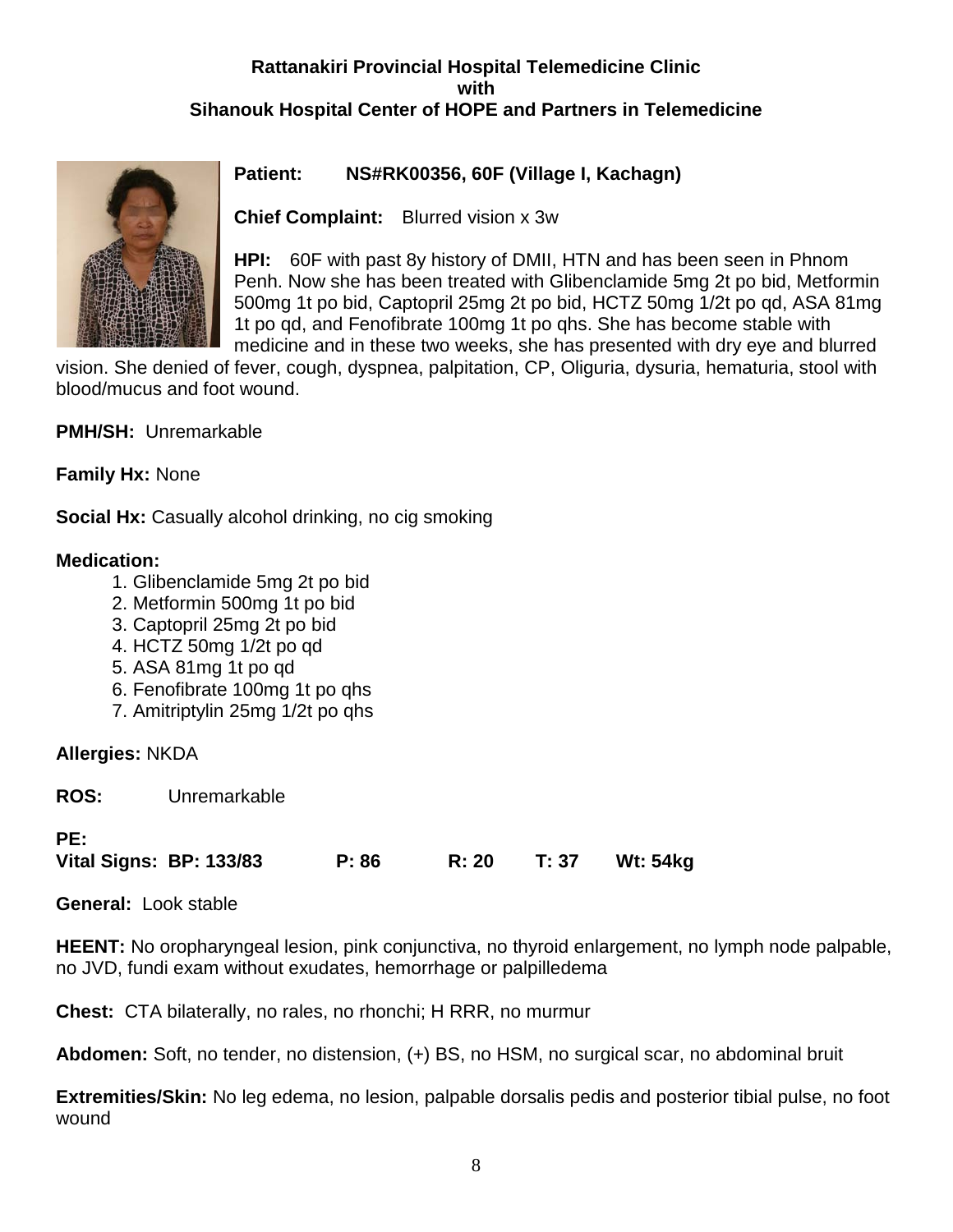**MS/Neuro:** MS +5/5, motor and sensory intact, DTRs +2/4, normal gait

# **Lab/Study:**

RBS: 305mg/dl; U/A gluc 4+, neg prot, neg leuk, neg ketone FBS: 86mg/dl

# **Assessment:**

- 1. DMII with PNP
- 2. HTN

# **Plan:**

- 1. Glibenclamide 5mg 2t po bid
- 2. Metformin 500mg 1t po bid
- 3. Captopril 25mg 2t po bid
- 4. HCTZ 50mg 1/2t po qd
- 5. ASA 81mg 1t po qd
- 6. Fenofibrate 100mg 1t po qhs
- 7. Amitriptylin 25mg 1/2t po qhs
- 8. Review on diabetic diet, do regular exercise and foot care
- 9. Draw blood for CBC, Lyte, Bun, Creat, Gluc, Tot chole, TG, HbA1C at SHCH

# **Comments/Notes: Do you agree with my assessment and plan?**

# **Examined by: Nurse Sovann Peng Date: December 15, 2010**

Please send all replies to [kirihospital@gmail.com](mailto:kirihospital@gmail.com) and cc: to [rithychau@sihosp.org](mailto:rithychau@sihosp.org)

*The information transmitted in this e-mail is intended only for the person or entity to which it is addressed and may contain confidential and/or privileged*  material. Any review, retransmission, dissemination or other use of or taking of any action in reliance upon, this information by persons or entities other *than the intended recipient is prohibited. If you received this e-mail in error, please contact the sender and delete material from any computer.*

No answer replied

# From: **Kiri Hospital Telemedicine** <kirihospital@gmail.com>

Date: Wed, Dec 15, 2010 at 4:00 PM

Subject: Rattanakiri TM Clinic December 2010, Case #5, SN#RK00354, 34F

To: "Choy, Garry,M.D." <GCHOY@partners.org>, rithychau@sihosp.org, Lim kruy <kruylim@yahoo.com>, Paul Heinzelmann <paul.heinzelmann@gmail.com>, jkvedar@partners.org, kfiamma@partners.org Cc: bernie@media.mit.edu, thero@cambodiadaily.com, "Lauriebachrach@Yahoo. Com" <lauriebachrach@yahoo.com>

Dear all,

This is the last case for Rattanakiri TM Clinic December 2010. Case #5, SN#RK00354, 34F and photos.

Please reply to the cases before Thursday afternoon because the patients will come to get treatment at that time.

Thank you very much for your cooperation and support in this project.

Best regards, Vanthan/Polo

# **Rattanakiri Provincial Hospital Telemedicine Clinic**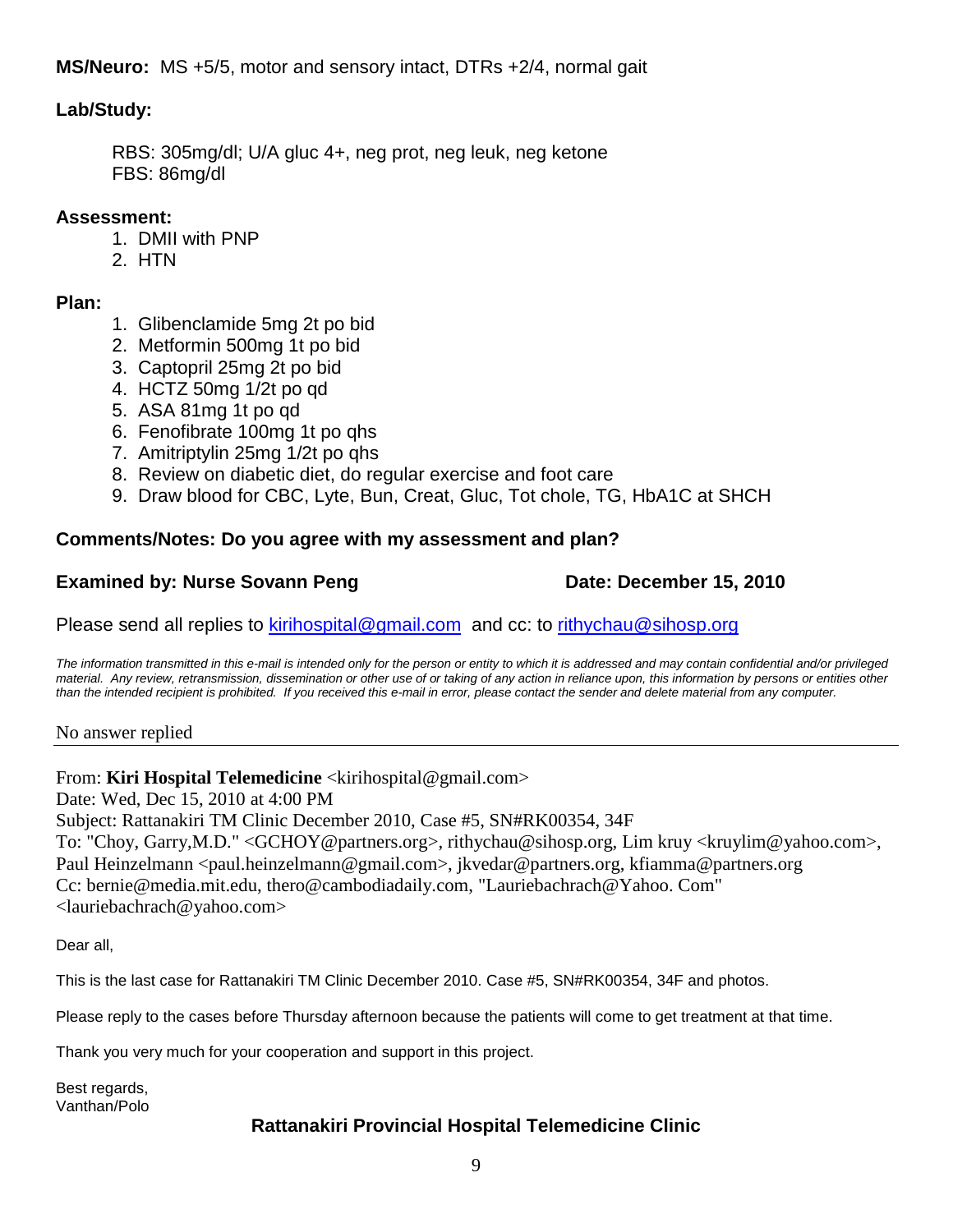# **with Sihanouk Hospital Center of HOPE and Partners in Telemedicine**



# **Patient: SN#RK00354, 34F (Bey Srok, Lumphat)**

**Chief Complaint:** Chest tightness x 1 year

**HPI:** 34F, farmer, presented with symptoms of chest tightness, dyspnea, neck tension, leg tension. The chest tightness got worse with stress and exertion and radiated to the left shoulder and associated with dyspnea and diaphoresis. She was brought to provincial hospital and was advised to seek care at Phnom Penh. She went to Phnom Penh and after examination done, she was told she has heart disease then treated with Coversyl 5mg 1/2t po

qd, Carvedilol 0.12mg 1/2t po qd, Trimebutine 100mg 2t po bid and Clopidogrel. She has been controlled with medicine. Because she has run out of medicine for one month and was unable to buy medicine, her symptoms of chest tightness appeared back. She denied of fever, cough, orthopnea, leg edema, oliguria, hematuria.

**PMH/SH:** Unremarkable

**Family Hx:** None

**Social Hx:** 4 children, drinking alcohol with traditional medicine 20L/delivery, no cig smoking

**Medication:** None

**Allergies:** NKDA

**ROS:** Epigastric burning pain, burping with sour taste, radiate to the left scapula and left shoulder

### **PE:**

**Vital Signs: BP: 111/79 P: 86 R: 22 T: 37 Wt: 63kg**

**General:** Look stable

**HEENT:** No oropharyngeal lesion, pink conjunctiva, no thyroid enlargement, no lymph node palpable, no JVD

**Chest:** CTA bilaterally, no rales, no rhonchi; H RRR, no murmur

**Abdomen:** Soft, no tender, no distension, (+) BS, no HSM, no surgical scar, no abdominal bruit

**Extremities/Skin:** No leg edema, no lesion, palpable dorsalis pedis and posterior tibial pulse

**MS/Neuro:** MS +5/5, motor and sensory intact, DTRs +2/4, normal gait

**Lab/Study:** 

CXR and EKG attached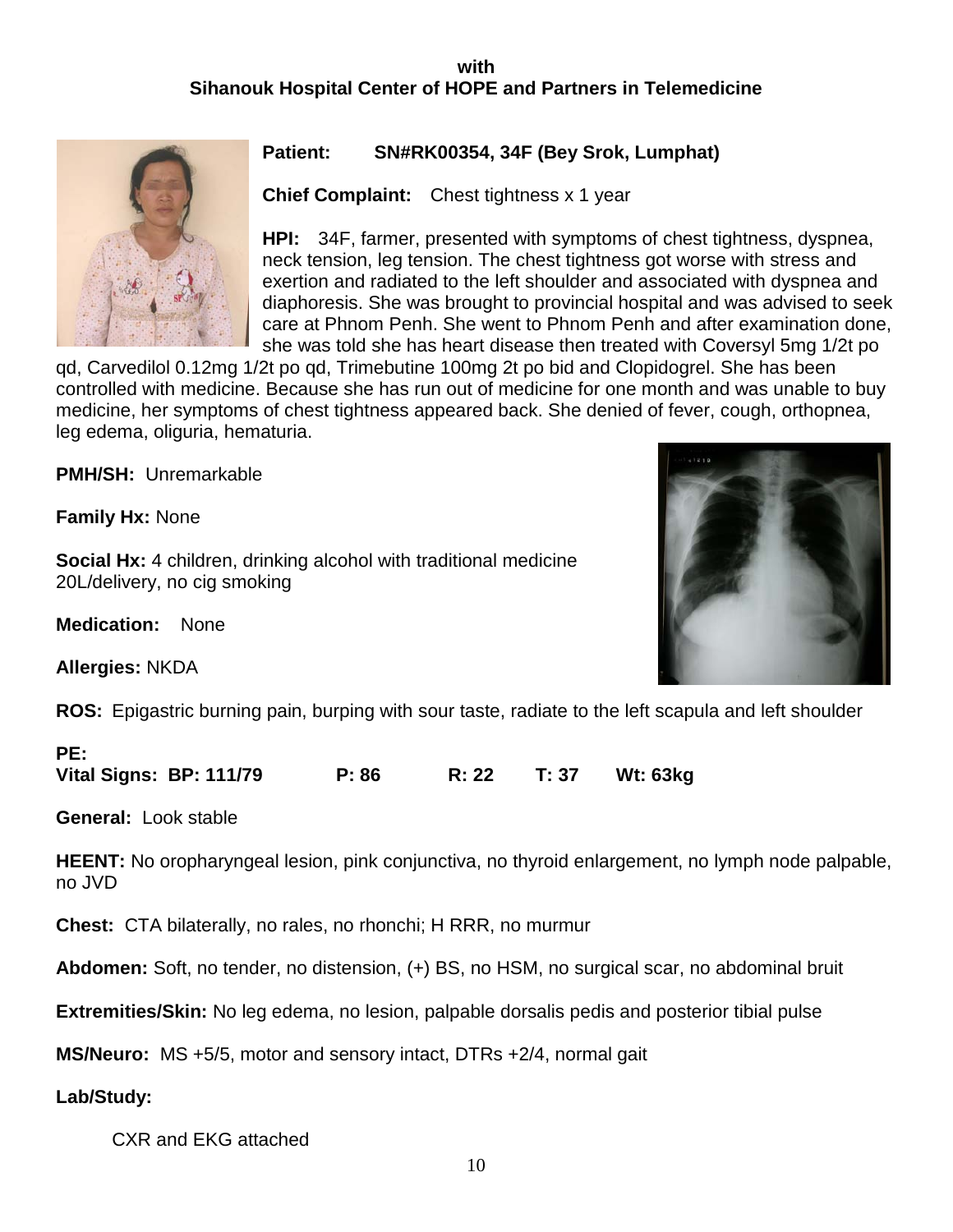

# **Assessment:**

- 1. Cardiomyopathy?
- 2. GERD

# **Plan:**

- 1. Famotidine 40mg 1t po qhs for one month
- 2. Mebendazole 100mg 5t po qhs once
- 3. GERD prevention education
- 4. Draw blood for CBC, Lyte, Bun, Creat, Gluc, Tot chole, TG at SHCH
- 5. Send to Phnom Penh for 2D echo of the heart

# **Comments/Notes: Do you agree with my assessment and plan?**

# **Examined by: Nurse Sovann Peng Date: December 15, 2010**

Please send all replies to [kirihospital@gmail.com](mailto:kirihospital@gmail.com) and cc: to [rithychau@sihosp.org](mailto:rithychau@sihosp.org)

*The information transmitted in this e-mail is intended only for the person or entity to which it is addressed and may contain confidential and/or privileged material. Any review, retransmission, dissemination or other use of or taking of any action in reliance upon, this information by persons or entities other than the intended recipient is prohibited. If you received this e-mail in error, please contact the sender and delete material from any computer.*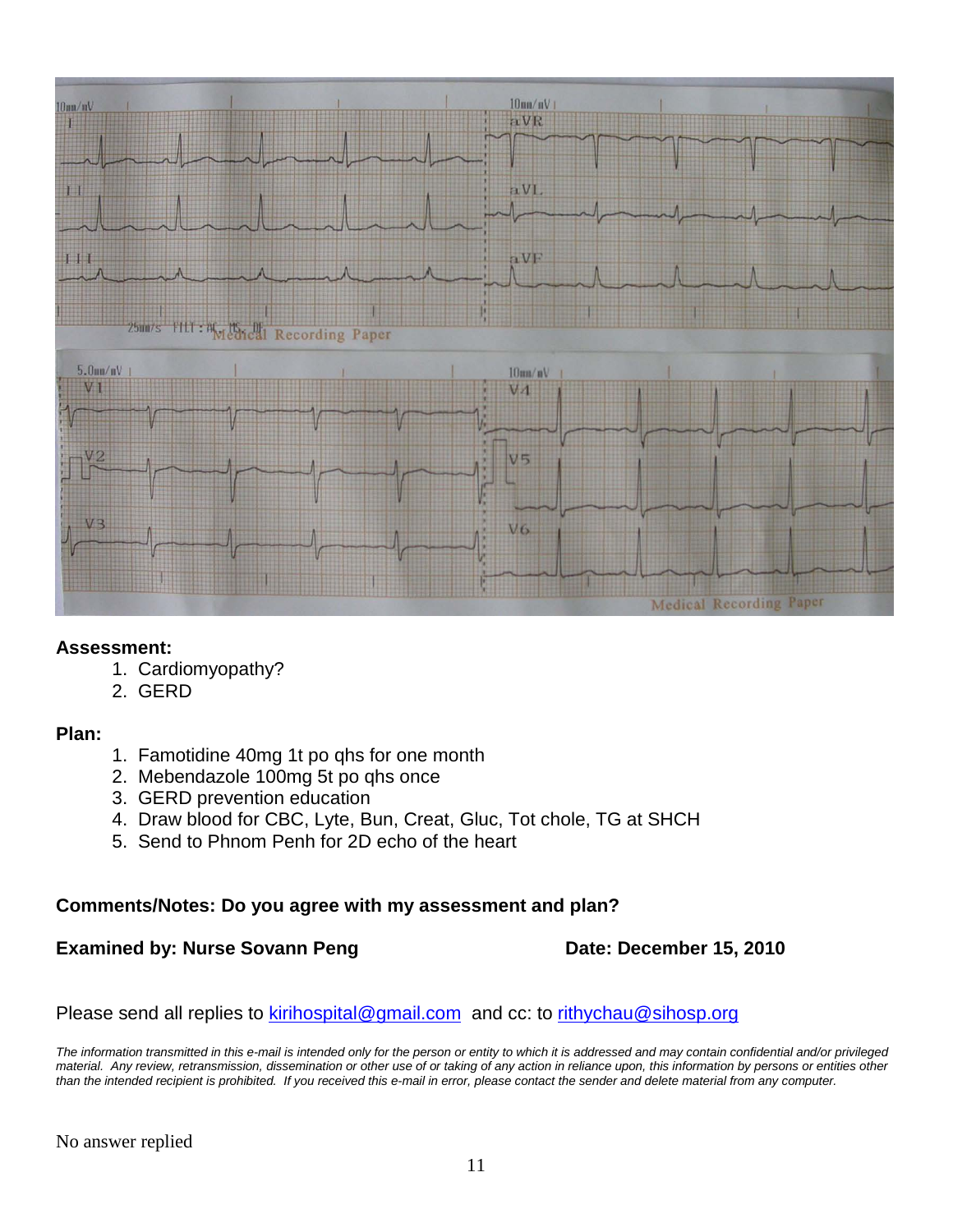# **Thursday, December 16, 2010**

# **Follow-up Report for Rattanakiri TM Clinic**

There were 5 new patients seen during this month TM clinic at Rattanakiri Referral Hospital (RRH). The data of 5 cases was transmitted and received replies from both Phnom Penh and Boston, and other 13 patients came for follow up and refill medication only. Per advice sent by Partners in Boston and Phnom Penh Sihanouk Hospital Center of HOPE as well as advices from PA Rithy on site, the following patients were managed and treated per local staff:

[Please note that in general the practice of dispensing medications at RRH for all patients is usually limited to a maximum of 7 days treatment with expectation of patients to return for another week of supplies if needed be. This practice allows clinicians to monitor patient compliance to taking medications and to follow up on drug side effects, changing of medications, new arising symptoms especially in patients who live away from the town of Banlung and/or illiterate. Nearly all medications and some lab tests not available/done at RRH are provided by SHCH to TM patients at no cost]

# **Treatment Plan for Rattanakiri TM Clinic December 2010**

# **1. AS#RK00355, 37M (Village I)**

**Diagnosis:**

- 1. MS/MR
- 2. Cardiomegaly

**Treatment:** (Patient come to Phnom Penh and seen by Doctor at SHCH with 2D echo of the heart done)

- 1. Captopril 25mg 1/4t po bid
- 2. Furosemide 40mg 1/2t po bid
- 3. Atenolol 50mg 1/8t po qd
- 4. Spironolactone 25mg 1t po qd
- 5. MTV 1t po qd

### **Lab result on December 16, 2010**

| $WBC = 7.1$         |          | [4 - 11x10 <sup>9</sup> /L] | Na             | $=13$              | $[135 - 145]$      |
|---------------------|----------|-----------------------------|----------------|--------------------|--------------------|
| <b>RBC</b>          | $= 6.0$  | $[4.6 - 6.0x10^{12}/L]$     | K              | $=3.8$             | $[3.5 - 5.0]$      |
| Hb                  | $=$ 12.8 | $[14.0 - 16.0g/dL]$         | CI.            | $=110$             | $[95 - 110]$       |
| Ht                  | $=43$    | $[42 - 52\%]$               | <b>BUN</b>     | $=1.3$             | $[0.8 - 3.9]$      |
| <b>MCV</b>          | $= 72$   | $[80 - 100$ fl]             | Creat          | = <mark>106</mark> | $[53 - 97]$        |
| MCH $=\frac{21}{2}$ |          | $[25 - 35pg]$               | Gluc $=5.3$    |                    | $[4.2 - 6.4]$      |
| $MHCH = 30$         |          | $[30 - 37\%]$               | T. Chol $=3.5$ |                    | [ <sub>5.7</sub> ] |
| Plt                 | $= 90$   | $[150 - 450x10^9/L]$        | TG a           | $=1.1$             | $[-1.7]$           |
| Lym                 | $=3.3$   | $[1.0 - 4.0x10^9/L]$        |                |                    |                    |

#### **2. MS#RK00358, 37F (Village VI, LSB) Diagnosis:**

1. Diffuse goiter 2. Thyroid dysfunction

#### **Treatment:**

1. Draw blood for CBC, TSH and Free T4 at SHCH

#### **Lab result on December 16, 2010**

| WBC        | $=8.1$  | $[4 - 11 \times 10^9/L]$ | TSH<br>$= 0.49$   | $[0.27 - 4.20]$ |
|------------|---------|--------------------------|-------------------|-----------------|
| RBC.       | $=$ 5.1 | $[3.9 - 5.5x10^{12}/L]$  | Free $T4 = 14.97$ | $[12.0 - 22.0]$ |
| Hb         | $=13.3$ | $[12.0 - 15.0g/dL]$      |                   |                 |
| Ht         | $=42$   | $[35 - 47\%]$            |                   |                 |
| <b>MCV</b> | $=82$   | [80 - 100fl]             |                   |                 |
| MCH        | $= 26$  | [25 - 35pg]              |                   |                 |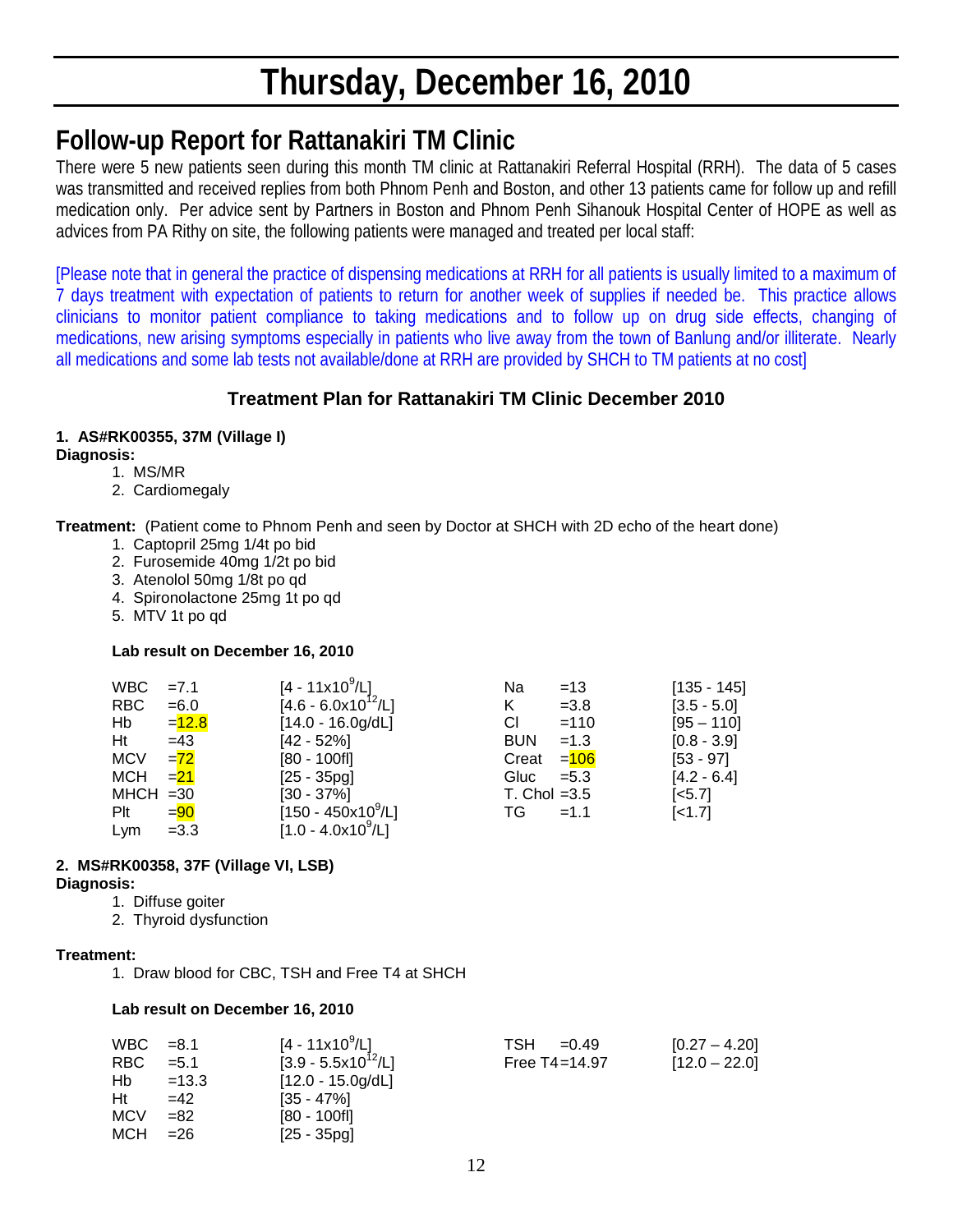| $MHCH = 32$ |         | $[30 - 37\%]$                  |
|-------------|---------|--------------------------------|
| Plt         | $= 294$ | $[150 - 450x10^9/L]$           |
| Lym         | $= 2.6$ | [1.0 - 4.0x10 <sup>9</sup> /L] |

#### **3. NN#RK00357, 65F (Village IV, Kachagn)**

**Diagnosis:**

- 1. HTN
- 2. Dyspepsia

#### **Treatment:**

- 1. HCTZ 50mg 1/2t po qd (#50)
- 2. Cimetidine 40mg 1t po qhs (buy)
- 3. Mebendazole 500mg 1t po qhs once (buy)
- 4. Do regular exercise
- 5. Draw blood for CBC, Lyte, Bun, Creat, Gluc, Tot chole, TG at SHCH

#### **Lab result on December 16, 2010**

| <b>WBC</b>  | $=7.4$   | $[4 - 11 \times 10^9/\text{L}]$ | Na                | $=139$  | $[135 - 145]$         |
|-------------|----------|---------------------------------|-------------------|---------|-----------------------|
| <b>RBC</b>  | $= 5.1$  | $[3.9 - 5.5x10^{12}/L]$         | K.                | $=4.4$  | $[3.5 - 5.0]$         |
| Hb          | $= 11.6$ | $[12.0 - 15.0g/dL]$             | СI                | $= 113$ | $[95 - 110]$          |
| Ht          | $=39$    | $[35 - 47\%]$                   | <b>BUN</b>        | $=2.2$  | $[0.8 - 3.9]$         |
| <b>MCV</b>  | $= 76$   | $[80 - 100f]$                   | Creat             | $= 87$  | $[44 - 80]$           |
| <b>MCH</b>  | $= 23$   | $[25 - 35pq]$                   | Gluc              | $=4.7$  | $[4.2 - 6.4]$         |
| $MHCH = 30$ |          | $[30 - 37\%]$                   | $T.$ Chol = $5.1$ |         | $\left[ <5.7 \right]$ |
| $P$ lt      | $= 288$  | $[150 - 450x10^9/L]$            | TG.               | $= 3.1$ | [<1.71]               |
| Lym         | $=2.2$   | $[1.0 - 4.0x109/L]$             |                   |         |                       |

# **4. NS#RK00356, 60F (Village I, Kachagn)**

#### **Diagnosis:**

- 1. DMII with PNP
- 2. HTN

#### **Treatment:**

- 1. Glibenclamide 5mg 2t po bid (#400)
- 2. Metformin 500mg 1t po bid (#200)
- 3. Captopril 25mg 2t po bid (buy)
- 4. HCTZ 50mg 1/2t po qd (#50)
- 5. ASA 81mg 1t po qd (buy)
- 6. Fenofibrate 100mg 1t po qhs (buy)
- 7. Amitriptylin 25mg 1/2t po qhs (buy)
- 8. Review on diabetic diet, do regular exercise and foot care
- 9. Draw blood for CBC, Lyte, Bun, Creat, Gluc, Tot chole, TG, HbA1C at SHCH

#### **Lab result on December 16, 2010**

| WBC.          | $=7.0$   | $[4 - 11 \times 10^9/L]$ | Na             | $=139$             | $[135 - 145]$         |
|---------------|----------|--------------------------|----------------|--------------------|-----------------------|
| <b>RBC</b>    | $=4.0$   | $[3.9 - 5.5x10^{12}/L]$  | K              | $=4.9$             | $[3.5 - 5.0]$         |
| Hb            | $= 10.9$ | $[12.0 - 15.0g/dL]$      | СI             | $= 111$            | $[95 - 110]$          |
| Ht            | $= 34$   | $[35 - 47\%]$            | <b>BUN</b>     | $=4.1$             | $[0.8 - 3.9]$         |
| <b>MCV</b>    | $= 84$   | $[80 - 100$ fl]          | Creat          | = <mark>149</mark> | $[44 - 80]$           |
| <b>MCH</b>    | $=27$    | $[25 - 35pg]$            | Gluc           | $=4.7$             | $[4.2 - 6.4]$         |
| $MHCH = 32$   |          | $[30 - 37\%]$            | $T.$ Chol =4.3 |                    | $\left[ <5.7 \right]$ |
| Plt           | $= 240$  | $[150 - 450x10^9/L]$     | TG             | $=1.6$             | $[-1.71]$             |
| Lym           | $=2.3$   | $[1.0 - 4.0x10^9/L]$     |                |                    |                       |
| HbA1C $= 9.5$ |          | $[4 - 6]$                |                |                    |                       |

#### **5. SN#RK00354, 34F (Bey Srok, Lumphat) Diagnosis:**

- 1. Cardiomyopathy?
- 2. GERD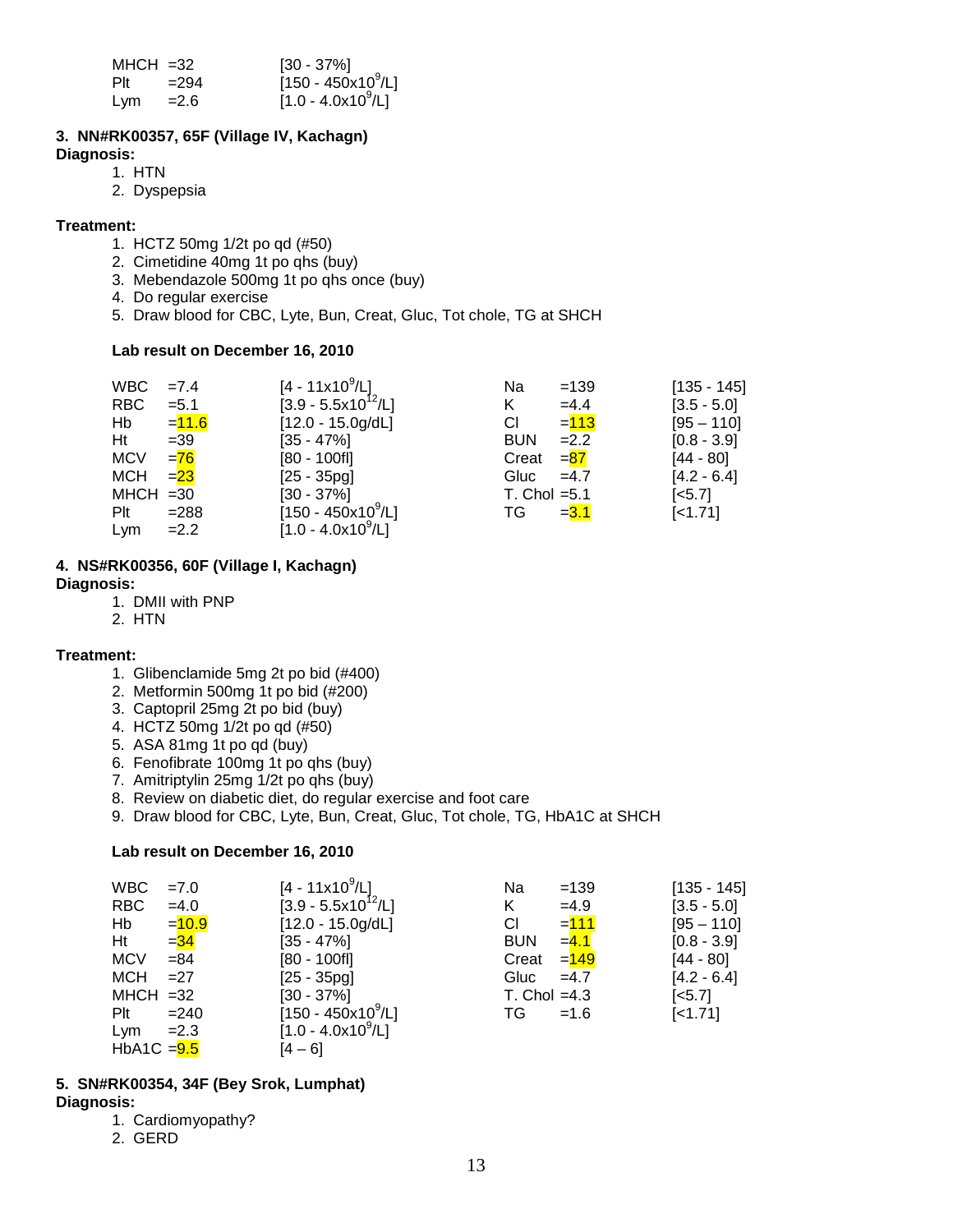#### **Treatment:**

- 1. Cimetidine 200mg 1t po qhs for one month (buy)
- 2. Mebendazole 500mg 1t po qhs once
- 3. GERD prevention education
- 4. Draw blood for CBC, Lyte, Bun, Creat, Gluc, Tot chole, TG at SHCH
- 5. Send to Phnom Penh for 2D echo of the heart

#### **Lab result on December 16, 2010**

| <b>WBC</b>  | $= 6.3$ | $[4 - 11x10^9/L]$       | Na             | $=138$          | $[135 - 145]$         |
|-------------|---------|-------------------------|----------------|-----------------|-----------------------|
| <b>RBC</b>  | $=4.5$  | $[3.9 - 5.5x10^{12}/L]$ | K              | $=4.3$          | $[3.5 - 5.0]$         |
| Hb          | $=12.5$ | $[12.0 - 15.0g/dL]$     | CI.            | $=110$          | $[95 - 110]$          |
| Ht          | $=41$   | $[35 - 47\%]$           | <b>BUN</b>     | $=1.8$          | $[0.8 - 3.9]$         |
| <b>MCV</b>  | $= 91$  | $[80 - 100$ fl]         | Creat          | $=\frac{84}{3}$ | $[44 - 80]$           |
| MCH         | $= 28$  | $[25 - 35pg]$           | Gluc           | $=4.7$          | $[4.2 - 6.4]$         |
| $MHCH = 31$ |         | $[30 - 37\%]$           | T. Chol $=5.4$ |                 | $\left[ <5.7 \right]$ |
| Plt         | $=417$  | $[150 - 450x10^9/L]$    | TG.            | $=1.4$          | $[-1.71]$             |
| Lym         | $=2.8$  | $[1.0 - 4.0x109/L]$     |                |                 |                       |
| Mxd         | $= 1.4$ | $[0.1 - 1.0x10^9/L]$    |                |                 |                       |
| <b>Neut</b> | $=2.1$  | $[1.8 - 7.5x10^9/L]$    |                |                 |                       |

#### **Patient who come for follow up and refill medicine**

#### **1. NH#RK00010, 55F (Village III)**

#### **Diagnosis:**

- 1. HTN
- 2. DMII
- 3. VHD (AI/MR)

#### **Treatment:**

- 1. Atenolol 50mg 1t po bid (#200)
- 2. Chlorpropramide 250mg 1t po bid (buy)
- 3. HCTZ 50mg 1t po qd (#100)
- 4. Captopril 25mg 1/2t po bid (buy)
- 5. Draw blood for CBC, Lyte, BUN, Creat, Gluc, Tot chole, TG and HbA1C at SHCH

#### **Lab result on December 16, 2010**

| <b>WBC</b>    | $=7.3$   | $[4 - 11x10^9/L]$                  | Na             | $= 134$ | $[135 - 145]$         |
|---------------|----------|------------------------------------|----------------|---------|-----------------------|
| <b>RBC</b>    | $= 5.0$  | $[3.9 - 5.5 \times 10^{12} / L]$   | Κ              | $= 3.2$ | $[3.5 - 5.0]$         |
| Hb            | $= 10.9$ | $[12.0 - 15.0g/dL]$                | CI.            | $=106$  | $[95 - 110]$          |
| Ht            | $= 36$   | [35 - 47%]                         | <b>BUN</b>     | $=2.7$  | $[0.8 - 3.9]$         |
| <b>MCV</b>    | $= 73$   | $[80 - 100f]$                      | Creat          | $= 78$  | [44 - 80]             |
| <b>MCH</b>    | $= 22$   | $[25 - 35pg]$                      | Gluc           | $= 8.4$ | $[4.2 - 6.4]$         |
| $MHCH = 30$   |          | $[30 - 37\%]$                      | T. Chol $=4.5$ |         | $\left[ <5.7 \right]$ |
| Plt           | $= 282$  | $[150 - 450 \times 10^9/\text{L}]$ | TG.            | $=1.2$  | $[-1.71]$             |
| Lym           | $=2.4$   | $[1.0 - 4.0x10^9/L]$               |                |         |                       |
| Mxd           | $= 1.8$  | $[0.1 - 1.0x10^{9}/L]$             |                |         |                       |
| Neut          | $=3.1$   | $[1.8 - 7.5x10^9/L]$               |                |         |                       |
| HbA1C $= 7.3$ |          | [4 – 6]                            |                |         |                       |

#### **2. KY#RK00069, 61F (Village III)**

#### **Diagnosis:**

1. DMII with PNP

#### **Treatment:**

- 1. Glibenclamide 5mg 1t po bid (#200)
- 2. Metformin 500mg 1t po bid (buy)
- 3. Captopril 25mg 1/2t po bid (buy)
- 4. ASA 300mg 1/4t po qd (#25)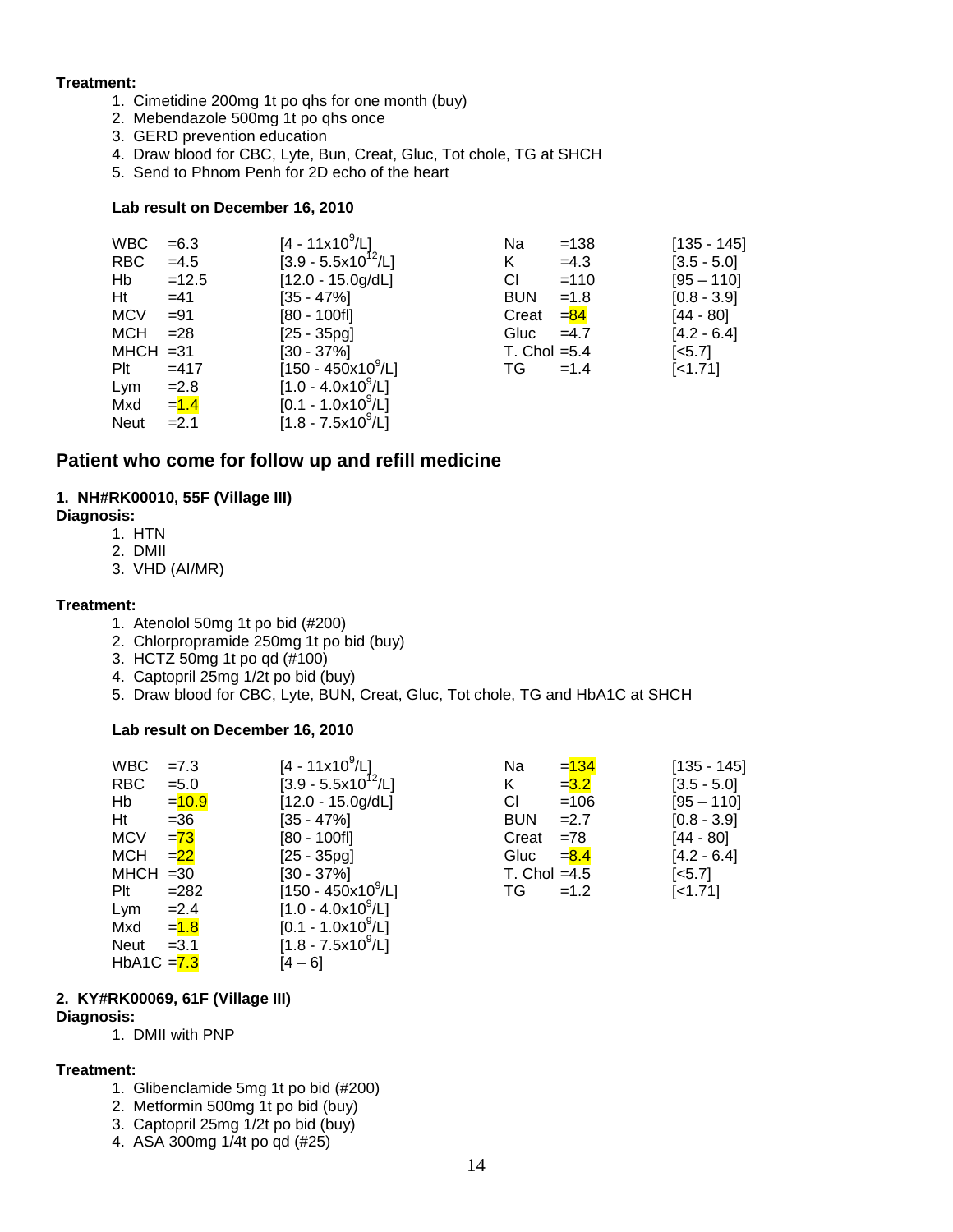- 5. Amitriptylin 25mg 1/2t po qhs (#50)
- 6. Draw blood for Lyte, BUN, Creat, Gluc and HbA1C at SHCH

#### **Lab result on December 16, 2010**

| Na                                                                                                                                                                                                                             | $= 134$ | $[135 - 145]$         |
|--------------------------------------------------------------------------------------------------------------------------------------------------------------------------------------------------------------------------------|---------|-----------------------|
| K.                                                                                                                                                                                                                             | $=4.9$  | $[3.5 - 5.0]$         |
| СI                                                                                                                                                                                                                             | $=106$  | $[95 - 110]$          |
| BUN                                                                                                                                                                                                                            | $=1.8$  | $[0.8 - 3.9]$         |
| Creat                                                                                                                                                                                                                          | $=69$   | $[44 - 80]$           |
| Gluc                                                                                                                                                                                                                           | $= 9.0$ | $[4.2 - 6.4]$         |
| $T.$ Chol = $5.1$                                                                                                                                                                                                              |         | $\left[ <5.7 \right]$ |
| TG and the set of the set of the set of the set of the set of the set of the set of the set of the set of the set of the set of the set of the set of the set of the set of the set of the set of the set of the set of the se | $= 2.1$ | $[-1.71]$             |
| HbA1C = 12.7                                                                                                                                                                                                                   |         | [4 – 6]               |
|                                                                                                                                                                                                                                |         |                       |

### **3. OT#RK00155, 45F (Bor Keo)**

- **Diagnosis:**
	- 1. HTN
	- 2. DMII

#### **Treatment:**

- 1. Metformin 500mg 2t po bid (#400)
- 2. Captopril 25mg 1/2t po bid (#buy)
- 3. Atenolol 50mg 1/2t po bid (buy)
- 4. ASA 300mg ¼t po qd (#25)
- 5. Amitriptylin 25mg 1/2t po qhs (#50)
- 6. Insulin NPH 20UI qAM
- 7. Draw blood for Gluc and HbA1C at SHCH

#### **Lab result on December 16, 2010**

| Gluc           | $= 9.1$ | $[4.2 - 6.4]$ |
|----------------|---------|---------------|
| HbA1C $=$ 11.6 |         | $[4 - 6]$     |

# **4. KK#RK00231, 45F (Village I)**

**Diagnosis:** 

1. DMII

#### **Treatment:**

- 1. Chlorpropramide 250mg 1t po bid (buy)
- 2. Metformin 500mg 1t po bid (#200)
- 3. Captopril 25mg  $\frac{1}{4}$  po qd (buy)<br>4. ASA 300mg  $\frac{1}{4}$  po qd (#25)
- 4. ASA 300mg 1/4t po qd

#### **5. SV#RK00256, 43M (Village I)**

- **Diagnosis:** 
	- 1. DMII

#### **Treatment:**

- 1. Glibenclamide 5mg 1t po bid (buy)
- 2. Metformin 500mg 2t po bid (#400)
- 3. Draw blood for Gluc and HbA1C at SHCH

#### **Lab result on December 16, 2010**

| Gluc          | $= 7.3$ | $[4.2 - 6.4]$ |
|---------------|---------|---------------|
| $HbA1C = 9.2$ |         | $[4 - 6]$     |

### **6. KC#RK00260, 44F (Village V)**

**Diagnosis:** 

1. DMII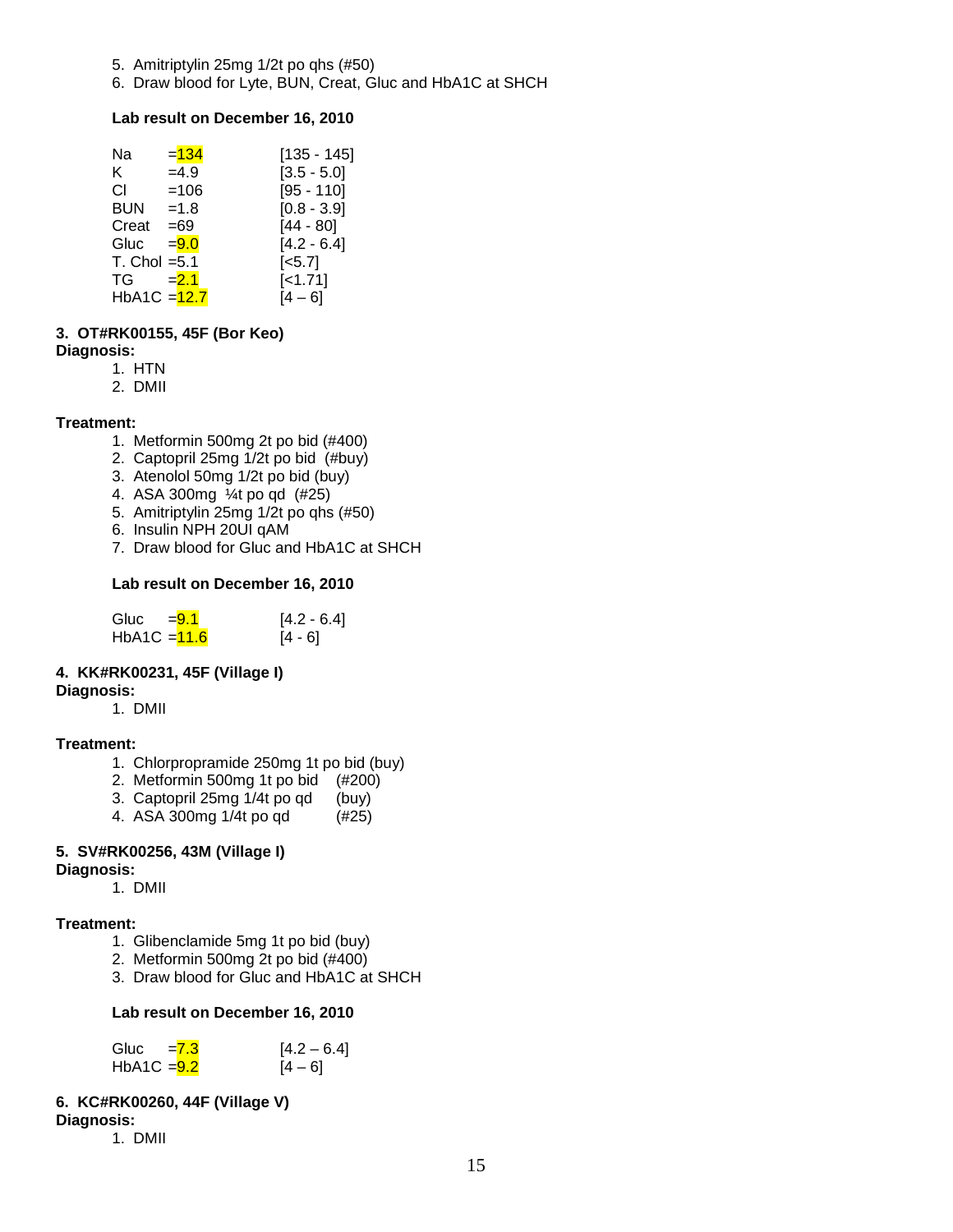#### **Treatment:**

- 1. Metformin 500mg 1t po bid (#200)
- 2. Draw blood for Gluc and HbA1C at SHCH

#### **Lab result on December 16, 2010**

| Gluc           | $= 9.7$ | $[4.2 - 6.4]$ |
|----------------|---------|---------------|
| $HbA1C = 11.2$ |         | [4 - 6]       |

#### **7. BS#RK00265, 51M (Village VI)**

#### **Diagnosis:**

1. DMII

#### **Treatment:**

- 1. Glibenclamide 5mg 2t po bid (buy)
- 2. Metformin 500mg 1t po qhs (#100)
- 3. Captopril 25mg 1/4t po bid (buy)
- 4. ASA 500mg 1/4t po qd (#25)
- 5. Draw blood for Lyte, BUN, Creat, Gluc and HbA1C at SHCH

#### **Lab result on December 16, 2010**

| Na           | $= 133$ | [135 - 145]   |
|--------------|---------|---------------|
| K.           | $=4.4$  | $[3.5 - 5.0]$ |
| СI           | $=106$  | $[95 - 110]$  |
| BUN          | $=1.7$  | $[0.8 - 3.9]$ |
| Creat        | $= 85$  | $[53 - 97]$   |
| Gluc         | $=12.2$ | $[4.2 - 6.4]$ |
| HbA1C = 19.3 |         | [4 – 6]       |

#### **8. VC#RK00268, 66M (Bey Srok Village)**

#### **Diagnosis:**

1. DMII

#### **Treatment:**

- 1. Metformin 500mg 2t po qAM and 3t qPM (buy)
- 2. Glibenclamide 5mg 2t po bid (#400)
- 3. Captopril 25mg 1/4t po qd (buy)
- 4. ASA 300mg 1/4t po qd (#25)
- 5. Draw blood for Gluc and HbA1C at SHCH

#### **Lab result on December 16, 2010**

| Gluc           | $= 9.2$ | $[4.2 - 6.4]$ |
|----------------|---------|---------------|
| HbA1C $=$ 10.2 |         | [4 - 6]       |

#### **9. SS#RK00299, 46F (Thmey Village)**

**Diagnosis:** 

1. DMII

#### **Treatment:**

- 1. Glibenclamide 5mg 2tab bid (#400)
- 2. Fenofibrate 100mg 1tb qd (Buy)
- 3. Captopril 25mg 1/4 tab bid (buy)
- 4. Draw blood for Lyte, BUN, Creat, Gluc and HbA1C at SHCH

#### **Lab result on December 16, 2010**

| Na | $= 133$ | $[135 - 145]$ |
|----|---------|---------------|
| К  | $=4.3$  | $[3.5 - 5.0]$ |